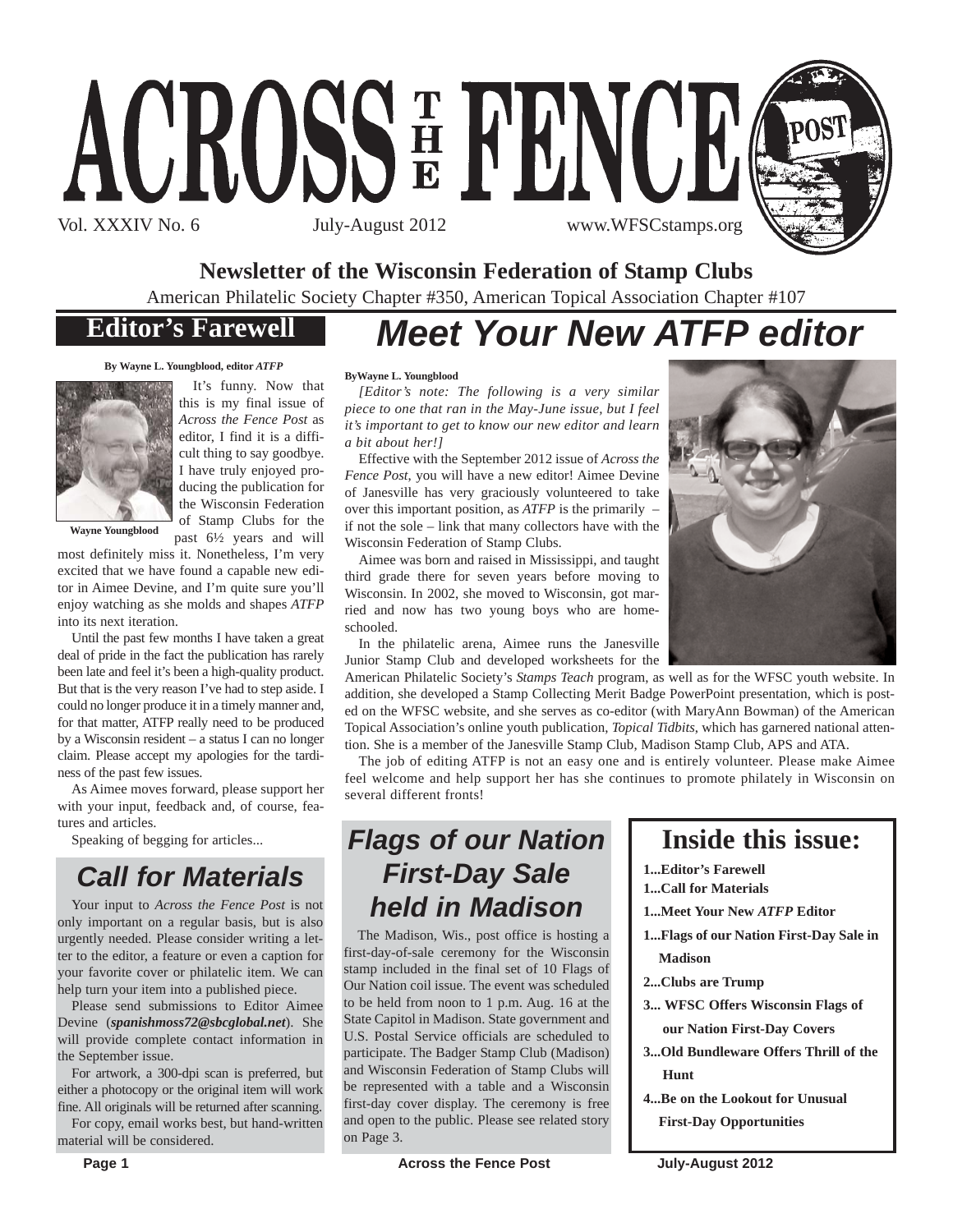#### **Clubs are Trump**

#### **By Maurice D. Wozniak**

The issue of chapter finances is not usually covered in this column. The use of money is a private matter, for one thing, and what's good for one stamp club might not be good for another. Larger clubs and those that sponsor shows have different needs from other clubs. Some clubs have to pay rent for their meeting places (although, if that's the case for your club, you might want to start a search for a free room somewhere). At least one club pays for liability insurance for its meetings. According to newsletters, club treasuries run from less than \$300 to more than \$10,000.

That said, we can make some general observations, starting with the basics: On a yearly basis, your income should not exceed your expenses. And remember, dues need not be

#### *Across the Fence Post* **Ad Rates (revised 1/06)**

| <b>Type Size</b>                                   | Commercial<br>Rate | Club<br>Rate |
|----------------------------------------------------|--------------------|--------------|
|                                                    |                    |              |
| A Full page $(7\frac{1}{4}x)(9\frac{1}{2}x)$       | \$42.00            | \$33.75      |
| B Half page $(7\frac{1}{4} \times 4\frac{3}{4})$   | \$26.25            | \$21.00      |
| C Large $\frac{1}{4}$ page $(4 \frac{3}{4}$ "x 6") | \$20.50            | \$16.50      |
| D Medium $\frac{1}{4}$ page                        | \$14.75            | \$11.75      |
| $(4\frac{3}{4}$ " x 3 $\frac{3}{4}$ ")             |                    |              |
| E $1/8$ page $(2\frac{1}{4}$ " x $3\frac{3}{4}$ ") | \$7.50             | \$6.00       |
| F Econo Ad $(2\frac{1}{4}$ " x $2\frac{3}{4}$ ")   | \$3.75             | \$3.00       |
| G Reduced Business Card                            | \$2.75             | \$2.25       |
| $(2 \frac{1}{4}$ " x $1 \frac{1}{4}$ ")            |                    |              |
| H Back page $(7\frac{1}{4}$ " x $9\frac{1}{2}$ ")  | \$57.75            | N/A          |
|                                                    |                    |              |
| Please make checks payable to: W.F.S.C.            |                    |              |

your club's only source of income. Most of your club events – stamp shows, souvenir cover sales or club auctions, for example, should be designed to turn a profit. Many clubs buy large lots from dealers and then sort out the better items to auction at meetings. The total amount gained in this case will go to the club treasury. When the auction items come from members' collections, a small percentage of the winning bid could be assigned to the club. Additionally, the buy price of donated club auction lots could go to the club.

As Chuck Shoemaker, president of **Badger Stamp Club**, Madison, put it in a recent message to club members, "Just keep bringing in donations for club auction lots, and our expenses for room rental will not make a big dent in our treasury."

Bob Mather recruits heavily for **American Topical Society Chapter 5**, Milwaukee, during the annual Milcopex show and offers an array of benefits to new members. The annual dues include cacheted covers with each meeting announcement, door prizes, and a free holiday dinner. "Where else can you get such a deal?" Mather asks.

Sometimes dues have been waived for members of **Central Wisconsin Stamp Club**, Stevens Point, because of the healthy treasury. The **Milwaukee Philatelic Society**, for

*Please use stamps; we're all collectors.* example, regularly produces souvenir covers for sale at public events. Besides being fun, such a project can modestly enhance a club's treasury or benefit a worthwhile cause.

**Northwoods Philatelic Society**, Iron Mountain, Mich., plans to prepare an illustrated cover in support of the relocation of the Spring Lake Animal Shelter. The club will use the popular Adopt a Shelter Pet stamps on a cacheted envelope, which the club could prepare for about  $50¢$  each and sell for \$2, with proceeds going to the shelter.

The club also floated the idea of buying a laptop computer to help in the administration of the club's auctions and the purchase of the Scott catalogs on disk.

#### **\* \* \***

#### **Program ideas**

Richard Lauder, a member of the **Badger Stamp Club**, Madison, presented a DVD program titled *Yesteryear's Fish Creek 1903-1955*. It consisted mainly of photograph postcards and was presented in documentary style with sound and animation. He used Adobe Premier Pro to create the DVD.

A member of **Milwaukee Philatelic Society** gave a short talk on Benjamin Franklin stamps, her particular interest.

Members of the **NML Stamp Club**, Milwaukee, were challenged by the club's annual "Peep Quiz," in which they try to identify stamps that have only a small bit of their designs showing.

*Clubs are Trump is continued on Page 5.*

the Wisconsin Federation of Stamp Clubs, Inc., a 501c3 non-profit organization. WFSC also is a life member of the APS (since 1953). For more information about WFSC, please contact the Central Office. AFTP is published monthly September through April, and every other month May through August (10 issues per year). News of Wisconsin collectors, club news and gratis original philatelic features are welcomed. The editor accepts submissions in any format, but prefers email if possible. Editor reserves the right to make edi-

## **Wisconsin Federation of Stamp Clubs officers** *Across the Fence Post* is the official publication of stamp Clubs, Inc., a

#### PRESIDENT Greg Schmidt

1978 Fox Burrow Court Neenah WI 54956-1184 gschmidt7@new.rr.com

VICE PRESIDENT Vacant

#### **SECRETARY**

Ken Grant kgrant@uwc.edu

#### TREASURER

Allen E. Vick 2090 River Estate Lane Stoughton WI 53589 Norskelodge@aol.com

#### VP YOUTH DIVISION MaryAnn Bowman

P.O. Box 1451 Waukesha WI 53187

#### NE REGION VP Vacant (due to death of Al Marcus)

Green Bay Phil. Soc. Northwoods Phil. Soc. (Iron Mountain) Outagamie Phil. Soc.

#### EAST CENT. REGION VP Darren Mueller

Wisc. Postal Hist. Soc.

Fond du Lac Stamp Club Kettle Moraine Coin & Stamp Club Manitowoc Phil. Soc. Oshkosh Phil. Soc. Sheboygan Stamp Club

#### SW REGION VP John Pare

Badger Stamp Club Baraboo Stamp Club Janesville Stamp Club Monroe Stamp & Postcard Club

#### SOUTH CENTRAL REGION VP Art Schmitz

pescador@milwpc.com Waukesha County Phil. Soc.

#### SE REGION VP Art Schmitz

pescador@milwpc.com Am. Top. Assn. (Chap. 5) North Shore Phil. Soc. (Milw.) Northwestern Mutual Stamp Club Polish American Stamp Club Wauwatosa Phil. Soc. American Air Mail Soc. (Billy

Mitchell Chapter)

Germany Phil. Soc. (Chap. 18) Italian American Stamp Club Milwaukee Phil. Soc.

#### CENTRAL REGION VP Mike Lenard

mjlenard@aol.com Central Wisc. Stamp Club Chippewa Valley Stamp Club Lakeland Stamp & Coin Club Wisconsin Valley Phil. Soc.

organizations, provided the author(s) and AFTP receive credit or attribution. All materials carrying an individual copyright notice are the sole property of the author(s). Unless explicitly stated by an officer in conjunction with official WFSC business, opinions expressed by the editor or individual authors are not necessarily endorsed by the WFSC.

torial changes to submitted copy.

Submission deadlines for editorial and avertising materials are for the 1st of the month preceding month of publication (i.e. Jan. 1 for Feb. issue).

Material appearing in AFTP not carrying an individual copyright notice may be reproduced only by not-for-profit

Show calendar information and ther editorial matter and listings, should be sent to: Wayne L. Youngblood, Editor ATFP, P.O. Box 4601, St. Louis MO 63108-4601. (wystamps@gmail.com) phone: 314-454-9689.

Advertising material and payment should be sent to Dave Carney, Advertising Manager, AFTP, P.O. Box 55, Kimberly, WI 54136-0055. (dcarneyl@new.rr.com) phone: 920-687-9077. For a complete list of advertising rates and policies (display, classified and listings), request a copy from the advertising manager.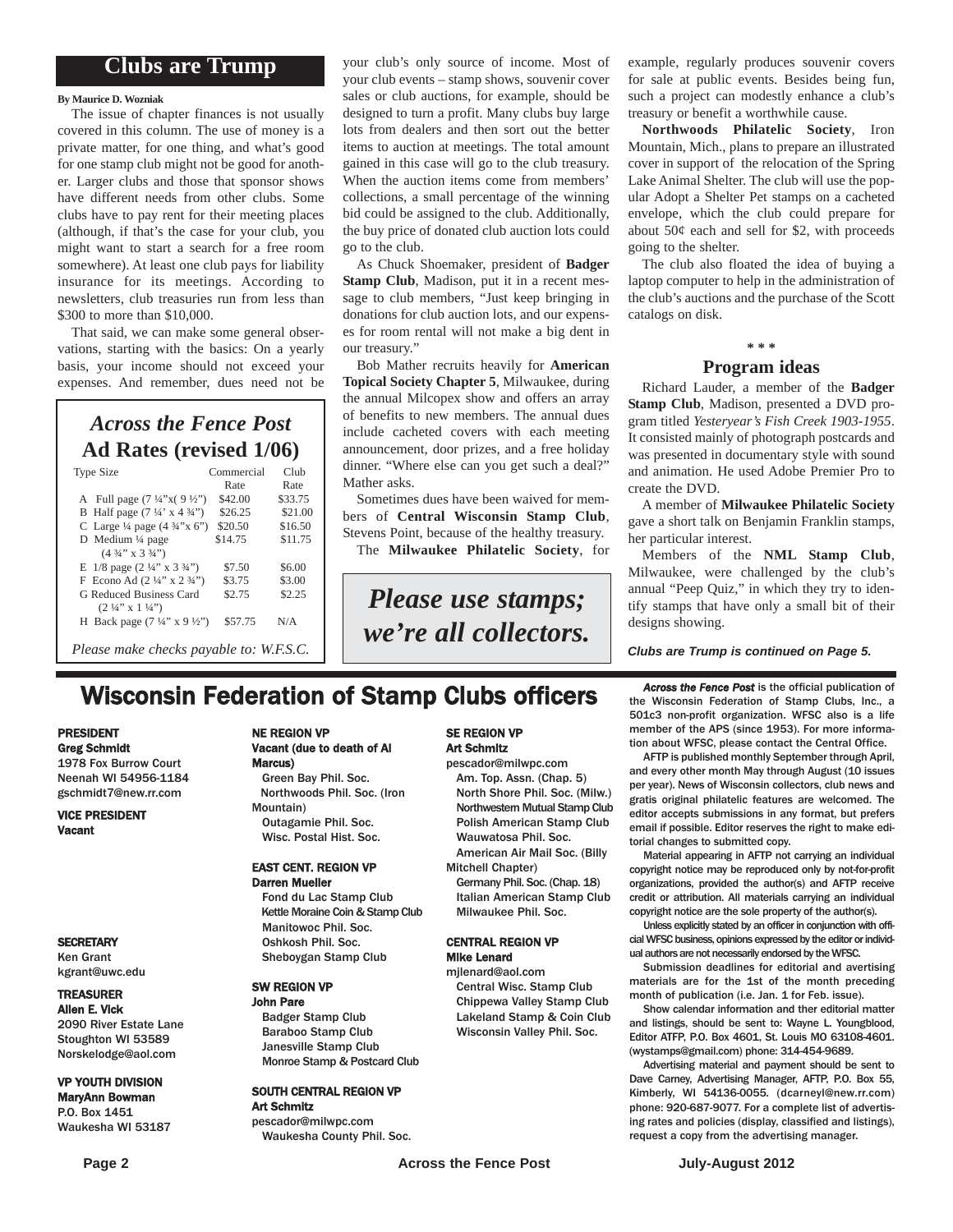## *WFSC Offers Wisconsin Flags of our Nation First-Day Covers*

The Wisconsin Federation of Stamp Clubs will produce two covers in conjunction with the Wisconsin stamp included in the 2012 Flags of Our Nation coil issue released Aug. 13. Both will be franked with the Wisconsin stamp and canceled with the U.S. Postal Service

Wisconsin first-day-of-sale pictorial cancel. One cover depicts the Wisconsin coat of arms and a badger. The other is a dual-cancel cover with the 1998 Wisconsin Sesquicentennial firstday cancel.

Covers are available by mail order for \$3 stamped, addressed envelope and make checks payable to the WFSC. Please indicate which cover(s) desired: "coat of arms" or "dual-cancel."

each. Send orders to Karen Weigt, 4184 Rose Ct., Middleton WI 53562. Include a No. 10

**AWAD** WISCONSIN **FIRST DAY OF SALE MAY** FIRST DAY OF ISSUE August 16, 2012<br>Madison, WI 53703 参考 参考 WÍ **CQNS+** FIRST DAY OF SAL Commemorating Wisconsin's Sesquicentennial 1848 - 1998 August 16, 2012<br>Madison, WI 53703 Wisconsin Coat of Arm

## *Old bundleware offers the thrill of the hunt*

#### **ByWayne L. Youngblood**

Despite my deep interest in postal history, first-day covers, philatelic ephemera and all sorts of other collecting areas, I am first and foremost a stamp junkie. That's right; I love stamps – and everything having to with sorting, soaking, typing and processing them. This dates back to my earliest days of collecting, when I'd scour the



*The front and back of a 2¢ Columbian bundle of 100 from the author's collection. The stamps in this one, dated April 9, 1896, have been unseen for more than 115 years!*

classified ads in various publications to find the perfect unsorted mixture. Even if the mixture wasn't perfect (such as a 40-pound British mixture I once purchased that consisted almost entirely of definitives), I'd still carefully soak and sort the entire mixture into packets – and later – bundleware.

What's bundleware? If you've

never had the experience of purchasing an oldtime dealer or collector lot, you may well not be familiar with the term. Bundleware usually consists of 100 of any one stamp, carefully sorted and tied into a neat little square or rectangle by thread or string. Prior to bundleware some collectors threaded their duplicate stamps with needles into "stamp snakes," which somewhat resemble a popcorn string, only with stamps. Needless to say, the stamps from these snakes have pinholes through their centers.

Bundleware to me represents the ultimate

philatelic time capsule. In many cases, bundles are simply passed on from collector to collector, never opened. My first experience came many years ago, when I bid - sight unseen - on an "old hoard of 2c Columbian bundleware." That hoard, as it turned out, was one of the best investments of my young life. It consisted of close to 2,000 bundles of 100  $2¢$  Columbians (nearly 20,000 in all). Each bundle was carefully tied and dated when it was bundled. Most bundles bore 1895 or 1896 notations on the back of each bottom stamp.

Each time I opened a bundle of these stamps, which at that time hadn't seen the light of day for nearly a century, it was like opening the philatelic equivalent of a fine bottle of vintage wine. Plate varieties, fancy cancels and other interesting items turned up regularly, as well as bull's-eye cancels and even unused stamps. I was hooked. However, I felt the need to use enough self-restraint to preserve some bundles, not only for my own enjoyment, but for future collectors as well. I still have a handful of unopened bundles from that lot stored carefully away for a rainy day, or when I need a lift.



*This bundleware grouping contains postal stationery, postage dues a few commemoratives and lots of 1¢ and 2¢ First Bureau issues - all sealed for more than a century.*



*Even more recent bundleware lots, such as this one from the 1940s and 1950s, are rich with cancels and color varieties.*

A few years later, I had the opportunity to buy some "stuck" bundles, meaning they were small stamp bricks. The top stamps of these bundles led me to believe they were mostly  $3¢$  green Large Bank Note issues of the 1870s. But when I cleaned and sorted these bundles (they were also dirty), I was pleasantly surprised by  $1¢$  and  $3¢$  1851 issues and  $1¢$ ,  $2¢$  and  $3¢$  1869 issues!

Since then I've spent my time actively searching for old-time bundleware in auctions and dealer stocks. Such lots don't turn up frequently, but when they do, I'm interested. Sometimes I'm disappointed; mostly I'm not. When bundleware lots do turn up – even those from the 1940s and 1950s, there's usually plenty for me to find, usually in the form of bull'seye or other unusual cancels. Also, scarce stamp varieties sometimes turn up, as do the occasional freak items, such as misperfs. Even if there aren't stamp or cancel varieties for me to play with, there frequently are shade and color varieties. If all else fails, I've still had the enjoyment of sorting stamps.

Bundleware sorting isn't for everyone. It can be tedious if you aren't into detalia. But for those of us who do enjoy it (and compete for limited supplies), these miniature time capsules are a major highlight of this enjoyable hobby.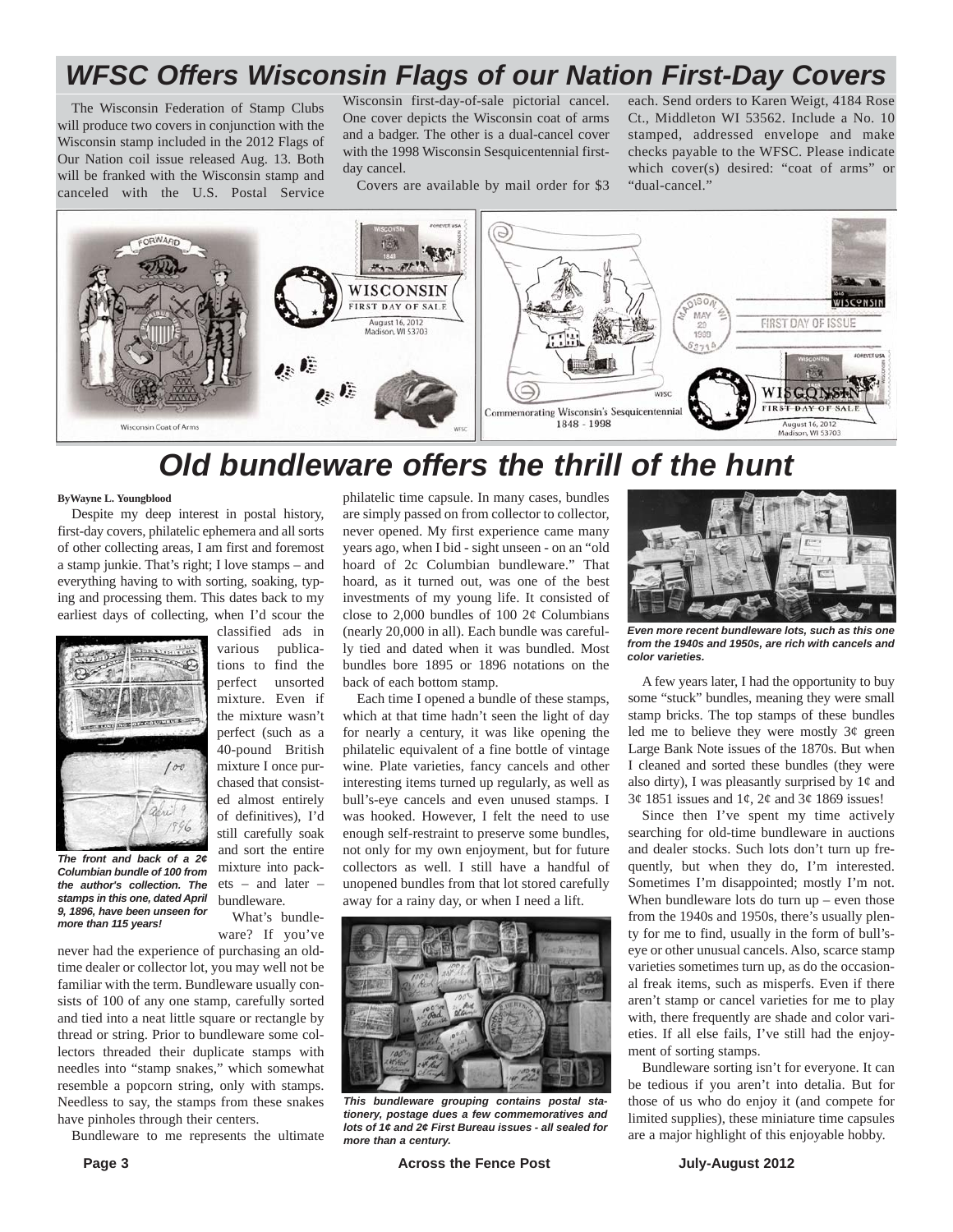## *Be on the Lookout for Unusual First-Day Opportunities*

#### **ByWayne L. Youngblood**

Years ago, one my friends used to tell me that "first-day cover collectors are the craziest people." Over the years I've plead guilty to that charge many times and in many different ways, frequently doing odd things to obtain unusual or unique first-day items. I say items because these first-day objects aren't always covers.

I also know I'm not alone in this pursuit. Many collectors before my time have sought out the unusual, and *First Days*, the official journal of the American First Day Cover Society, used to have a regular feature titled "Esoterica," which focused specifically on unusual items that have been first-day canceled. Some of the items I've seen in the past include a milk bottle (for the 5¢ Milk Wagon coil), telephone book covers, soup and cookie box labels, baseballs and even vehicles.

In most cases, these unusual first-day items were never intended to have a stamp – much less a first-day cancel – applied. My informal poll of first-day and other collectors tells me that most clever or tastefully done unusual items are often appreciated even by those who don't actively collect them.

It should be noted that many of these unusual first-day items don't have any particular premium value, but they are fun and inexpensive to create, and they can be traded or given as gifts.

With these thoughts in mind, I would like to feature a few of my personal favorite odd-ball first-day items.

The item shown in Figure 1 is a special Will Rogers memorial edition of the Claremore Daily Progress, the newspaper of Rogers' home town Claremore, Okla. The paper, dated Friday Nov. 4, 1949, was produced to complement the celebration of the release of the Will Rogers commemorative stamp. The mailing wrapper, with a reduced image of the newspaper, makes a perfect cachet. A collector affixed a pair of Rogers stamps and the paper was first-day canceled and mailed to someone in Coffeyville, Kans.

Bob Jones, who was a longtime editor of Linn's Stamp News, created the item shown in Figure 2. It is a photograph of the Alamo (that he presumably took), franked with the 9¢ Alamo stamp of the Liberty series and first-day canceled June

14, 1956, in San Antonio, Texas. Jones was known for creating a number of unusual first-day creations.

The first-day item shown in Figure 3 is quite

likely my favorite. It is a 1947 personal letter on U.S. Senate letterhead, addressed to a man in my childhood home town and signed by New Mexico Sen. Dennis Chavez. I obtained the letter many years ago, never quite knowing what to do with it, nor knowing a Chavez stamp would ever be released.

When the 35¢ Dennis Chavez stamp of the Great Americans series was released April 3, 1991, it *esting first-day covers.*



*Figure 1. This special Will Rogers commemorative edition of the* **Claremore Daily Progress** *has two copies of the Will Rogers stamp affixed, canceled and mailed on the first day (Nov. 4, 1949).*



*Figure 2. A personal photograph of the Alamo became a special first-day keepsake with the addition of the 9¢ Alamo stamp and a first-day cancel.*

became clear to me the letter cried out for a first-day cancel.

To make the letter more interesting, I chose to use the selvage that gave biographical information about Chavez so that even someone not familiar with Chavez or the stamp would have no trouble seeing the connection.

Since stamp subjects must be dead at least 10 years before they are depicted on a stamp it's very difficult to obtain their autographs on firstday items. How many first-day items have you seen that are signed by the person that is honored on the stamp?

The Figure 4 cover is one of several I made for the 1990 Classic Films stamps. The window



*Figure 3. This 1947 letter, signed by New Mexico Sen. Dennis Chavez, has stamps affixed that picture him. They were then first-day canceled.*

mum card is an item (traditionally a picture postcard) that pictures a stamp design, or a scene that was used for a stamp design, then has that stamp affixed and canceled.

stamps.

envelope was from business correspondence from a local theater. Each envelope had been metered when originally sent. It was a simple matter to apply the Classic Films and related stamps over the meter, leaving only the slogan: "Go out to a movie,'' along with the theater corner card. In this case it was the *Gone With The Wind* stamp and two Margaret Mitchell (the author)

Another type of item you can make for future issues (which is readily available) is shown in Figure 5. The item is, I suppose, a form of maximum card. A maxi-



*Figure 4. This commercial cover from a movie theatre shows how envelopes with stamp tie-ins can be recycled to make inter-*

Beginning in 1989, with that year's Christmas stamps, the USPS began reproducing full-color stamp designs on most booklet covers. This was done once before, during the early 1970s, but was discontinued after a short time. Since then, I have been affixing pictured stamps to booklet covers and having them first-day canceled. Booklet covers for most issues are not difficult to acquire and have canceled. They make what I feel is a very attractive collectible.

Keep your eyes open and see if you can create esoteric first-day items. The examples mentioned here are just a few of the countless ideas you can pursue.



*Figure 6. Since 1989, USPS has pictured many stamp designs on its booklet covers. These make nice first-day items.*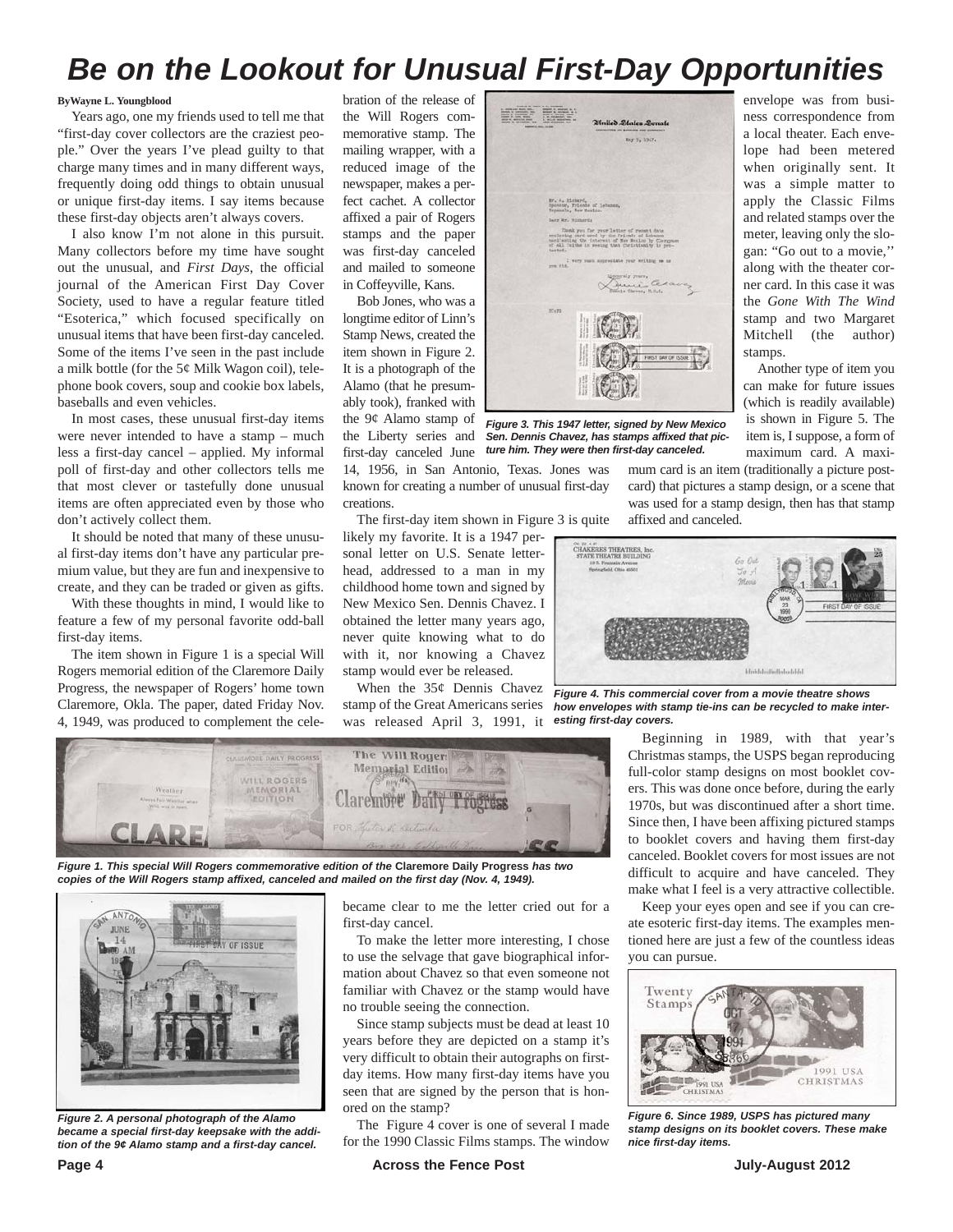

## Show Calendar and Registry

List your show, bourse, auction or other event here! *Calendar listings are free for one WFSC member-club event per year. Classified advertising rates apply for all non-members and other events appearing in this section.*

## **2012 WFSC show schedule\***

\*Some dates and details may be subject to change, and there will likely be additional listings.

*Discount Postage! \$50 Face, \$45 • \$100 face, \$85 • \$200 face, \$160; \$300 or more, 70%. Postage & better in each lot... Last chance to save...*  **Wayne Youngblood,4615 Lindell Blvd. Apt. 1102 St. Louis MO 63108-4601** *wystamps@gmail.com*

**Auctions. Also, please check out our new (and developing) website:** *www.wystamps.com* 



*Clubs are Trump, continued from Page 2.*

#### **What others are doing**

Darryl Rupprecht was elected president and Dave Burrows vice president of the **Green Bay Philatelic Society**. Ray Perry and Kirk Becker were re-elected secretary and treasurer.

Officers of the **NML Stamp Club**, Milwaukee, are Paul Zientek, president; Rhonda Schumacher, vice



president; and Brian Liedtke, secretary-treasurer.

Nancy Warner of **Badger Stamp Club**, Madison, proposed and organized a club stamp/cover trading program to allow for an organized approach for trading at meetings. Want and trade lists, trade items and sign-out and return forms will be available at a designated table, and she will staff the table on a regular basis.

In response to an inquiry from the public on how to donate a stamp collection, a member of the Wauwatosa Philatelic Society suggested it would be helpful if the club had ready information on how to value stamp collections and where to find buyers - or willing recipients of donations.

#### *\* \* \**

*Information for Clubs Are Trump is gathered from club newsletters. Please send them to Maurice D. Wozniak, 1010 Berlin St., Waupaca WI 54981.*



.



Niles, Ill. NSDA Show T. Kurzinski (815) 262-9117, House of

**Aug. 4-5**

Crystal, MN ota Stamp Expo, Maple Stamp Cub, Twin City Phil. Soc., Lake Minnetonka Stamp Club, Minn. Stamp Dealers Assoc.. Crystal Community Center 4800 N. Douglas Dr. North

**July 20-22**

**Other major non-WFSC shows in or near Wisconsin**

Woodruff: 7th Lakeland Coin and Stamp Club Summer Show Woodruff Town Hall, Hwy. 47E. Lakeland Coin and Stamp Club Contact: Dean Marin 9030 Blumstein Rd., Woodruff WI 54568 (715) 356-9453

**Aug. 4**

Cenwispex 2012 Central Wisconsin Stamp Club Holiday Inn Convention Center, 1001 Amber Ave., Stevens Point, Wis. Contact: I.D. Manville, P.O. Boc 845 Stevens Point WI 54481 (715) 498-1111 Email: *jadeco@charter.net*

**Oct. 20**

**RUYING POST OFFICE COLLECTIBLES** 

**TOP PRICES PAID** 

**MICHAEL MULES** P.O. BOX 270252 MILWAUKEE, WI 53227 stampbuyer@wi.rr.com

#### WEEKLY INTERNET SPECIAL OFFERS!

U.S. AND FOREIGN, MINT AND USED, WHOLESALE LOTS, COLLECTION REMAINDERS, DEALER STOCKS

ALL AT ATTRACTIVE NET PRICES

NO BIDDING, NO WAITING, SAME DAY SHIPPING

**WM. R. ROBINSON WBROB** @ HOTMAIL.COM